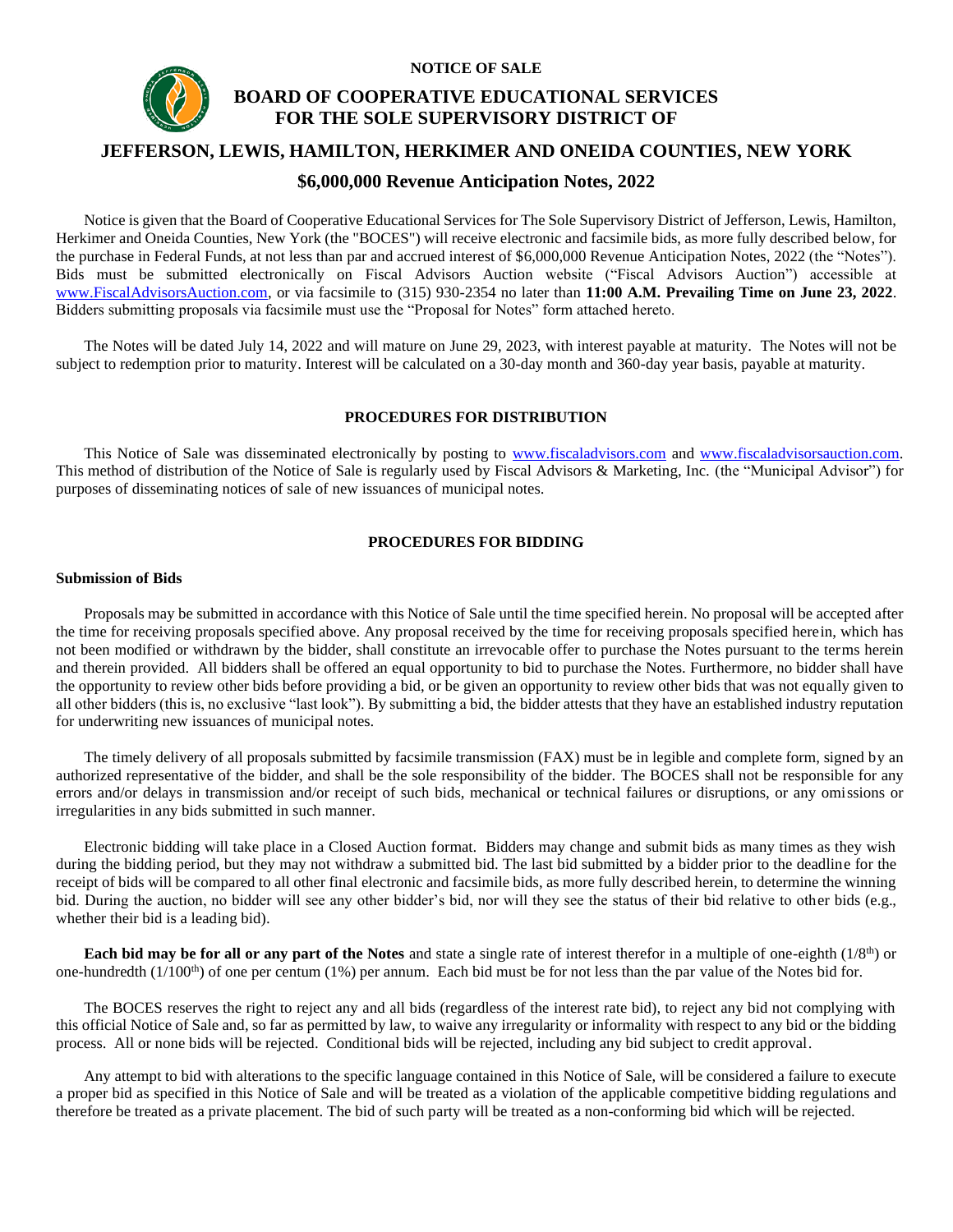### **Award of Notes**

The Notes will be awarded to the bidder or bidders offering the lowest net interest cost, that being the rate of interest which will produce the least interest cost over the life of the Notes, after accounting for the premium offered, if any. In the event bids offering the same lowest net interest cost are received, an award will be made to the bidder offering to purchase the greater principal amount of Notes. If two or more bids offering to purchase the same principal amount of Notes at the same lowest net interest rate are received, an award will be made by lot from among such lowest bids. The right is reserved by said BOCES to award to any bidder all or any part of the Notes which such bidder offers to purchase and, in such event, the premium, if any, specified by such bidder will be pro-rated. In any event, the award of said Notes will be made on the basis of the bid or combination of bids offering to purchase the Notes on terms most favorable to said BOCES.

#### **Registration to Bid**

To bid electronically using Fiscal Advisors Auction, bidders must first visit the Fiscal Advisors Auction website at [www.fiscaladvisorsauction.com](http://www.fiscaladvisorsauction.com/) where, if they have never registered with either Fiscal Advisors Auction or any municipal debt auction website powered by Grant Street Group, they can register and then request admission to the BOCES's auction. Only FINRA registered broker dealers, dealer banks with DTC clearing arrangements and banks or trust companies located and authorized to do business in the State of New York will be eligible to bid. The BOCES will determine whether any request for admission is granted. Bidders who have previously registered with Fiscal Advisors Auction may call auction support at (412) 391-5555 x1370, to confirm their ID or password. The use of Fiscal Advisors Auction shall be at the bidder's risk, and the BOCES shall have no liability with respect thereto. Bidders shall not be required to register in order to submit a facsimile bid.

#### **Rules of Fiscal Advisors Auction**

The "Rules of Fiscal Advisors Auction" can be viewed on the Fiscal Advisors Auction website and are incorporated by reference in this Notice of Sale. Bidders must comply with the Rules of Fiscal Advisors Auction in addition to the requirements of this Notice of Sale. In the event the Rules of Fiscal Advisors Auction conflict with this Notice of Sale, this Notice of Sale shall prevail.

#### **Disclaimer**

Each prospective bidder who wishes to submit electronic bids shall be solely responsible to register to bid via Fiscal Advisors Auction. Each qualified prospective bidder shall be solely responsible to make necessary arrangements to access Fiscal Advisors Auction for purposes of submitting its bid in a timely manner and in compliance with the requirements of this Notice of Sale. Neither the BOCES nor Fiscal Advisors Auction shall have any duty or obligation to undertake such registration to bid for any prospective bidder or to provide or assure such access to any qualified prospective bidder, and neither the BOCES nor Fiscal Advisors Auction shall be responsible for a bidder's failure to register to bid or for proper operation of, or have any liability for any delays or interruptions of, or any damages caused by Fiscal Advisors Auction. The BOCES is using Fiscal Advisors Auction as a communications mechanism, and not as the BOCES's agent, to conduct the electronic bidding for the Notes. If a prospective bidder encounters any difficulty in registering to bid, or submitting or modifying a bid for the Notes, it should telephone Fiscal Advisors Auction and notify the Municipal Advisor at (315) 752-0051 (provided that the BOCES shall have no obligation to take any action whatsoever upon receipt of such notice). After receipt of bids is closed, the BOCES through Fiscal Advisors Auction or telephone will indicate the apparent successful bidder. Such message is a courtesy only for viewers, and does not constitute the award of the Notes. The Fiscal Advisors Auction bids will be compared with bids received outside of Fiscal Advisors Auction, if any, before the award is made. Each bid will remain subject to review by the BOCES to determine its net interest cost and compliance with the terms of this Notice of Sale.

#### **Issue Price**

By submitting a bid, each bidder is certifying that its bid is a firm offer to purchase the Notes, is a good faith offer which the bidder believes reflects current market conditions, and is not a "courtesy bid" being submitted for the purpose of assisting in meeting the competitive sale requirements relating to the establishment of the "issue price" of the Notes pursuant to Section 148 of the Internal Revenue Code of 1986, as amended (the "Code"), including the requirement that bids be received from at least three (3) underwriters of municipal bonds who have established industry reputations for underwriting new issuances of municipal bonds (the "Competitive Sale Requirements"). The Municipal Advisor will advise the winning bidder if the Competitive Sale Requirements were met at the same time it notifies the winning bidder of the award of the Notes. Bids will not be subject to cancellation in the event that the Competitive Sale Requirements are not satisfied.

The winning bidder shall, within one (1) hour after being notified of the award of the Notes, advise the Municipal Advisor by electronic or facsimile transmission of the reasonably expected initial public offering price or yield of each maturity of the Notes (the "Initial Reoffering Prices") as of the date of the award.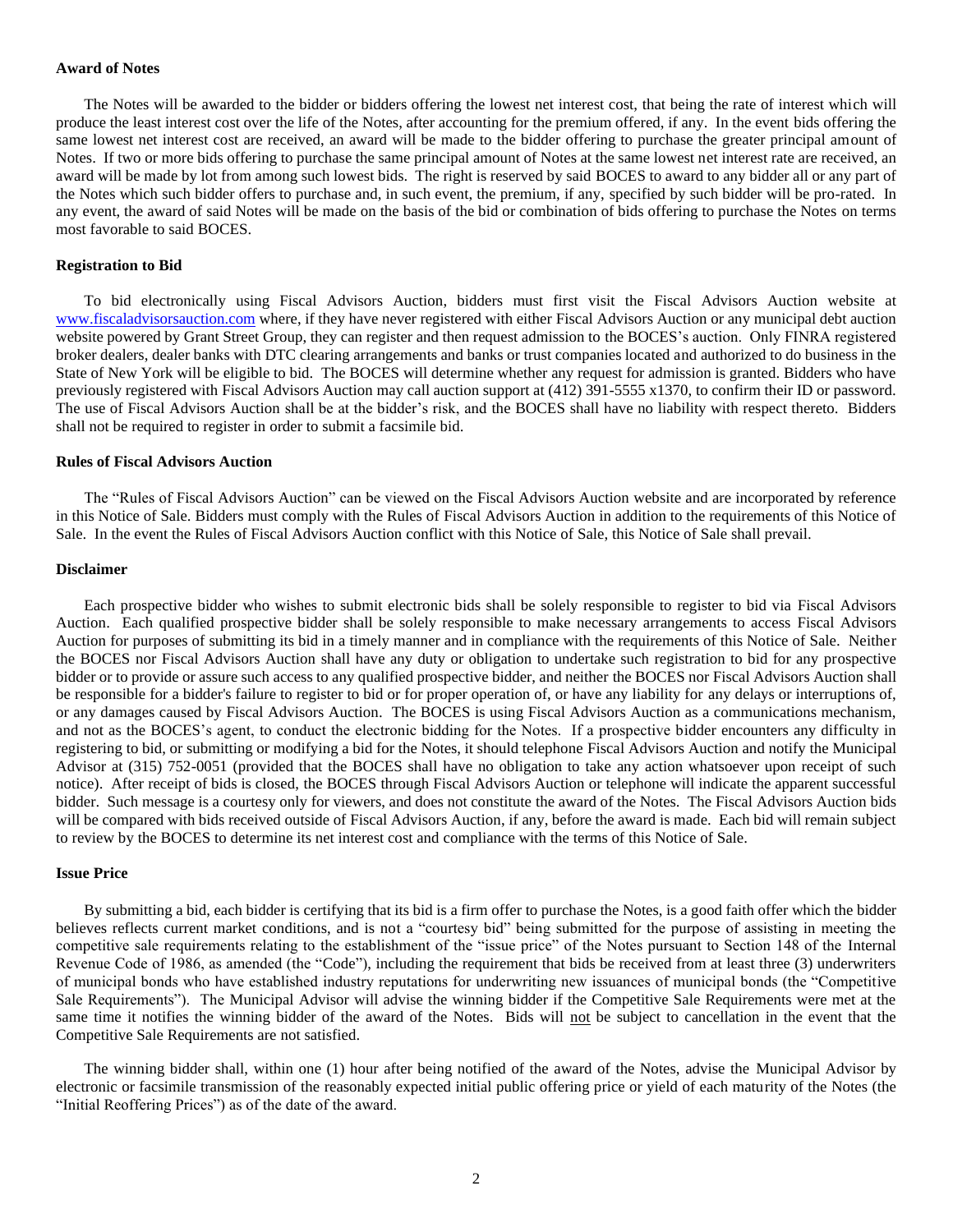By submitting a bid, the winning bidder agrees (unless the winning bidder is purchasing the Notes for its own account and not with a view to distribution or resale to the public) that if the Competitive Sale Requirements are not met, it will elect and satisfy either option (1) or option (2) described below. *Such election must be made on the bid form submitted by each bidder*.

(1) Hold the Price. The winning bidder:

(a) will make a bona fide offering to the public of all of the Notes at the Initial Reoffering Prices and provide Bond Counsel with reasonable supporting documentation, such as a copy of the pricing wire or equivalent communication, the form of which is acceptable to Bond Counsel,

(b) will neither offer nor sell to any person any Notes within a maturity at a price that is higher, or a yield that is lower, than the Initial Reoffering Price of such maturity until the earlier of (i) the date on which the winning bidder has sold to the public at least 10 percent of the Notes of such maturity at a price that is no higher, or a yield that is no lower, than the Initial Reoffering Price of such maturity or (ii) the close of business on the  $5<sup>th</sup>$  business day after the date of the award of the Notes, and

(c) has or will include within any agreement among underwriters, any selling group agreement and each retail distribution agreement (to which the winning bidder is a party) relating to the initial sale of the Notes to the public, together with the related pricing wires, language obligating each underwriter to comply with the limitations on the sale of the Notes as set forth above.

(2) Follow the Price. The winning bidder:

(a) will make a bona fide offering to the public of all of the Notes at the Initial Reoffering Prices and provide the Issuer with reasonable supporting documentation, such as a copy of the pricing wire or equivalent communication, the form of which is acceptable to Bond Counsel,

(b) will report to the Issuer information regarding the actual prices at which at least 10 percent of the Notes within each maturity of the Notes have been sold to the public,

(c) will provide the Issuer with reasonable supporting documentation or certifications of such sale prices the form of which is acceptable to Bond Counsel. This reporting requirement, which may extend beyond the closing date of the Notes, will continue until such date that 10 percent of each maturity of the Notes has been sold to the public, and

(d) has or will include within any agreement among underwriters, any selling group agreement and each retail distribution agreement (to which the winning bidder is a party) relating to the initial sale of the Notes to the public, together with the related pricing wires, language obligating each underwriter to comply with the reporting requirement described above.

For purposes of the "hold the price" or "follow the price" requirement, a "maturity" refers to Notes that have the same interest rate, credit and payment terms.

Regardless of whether or not the Competitive Sale Requirements were met, the winning bidder shall submit to the Issuer a certificate (the "Reoffering Price Certificate"), satisfactory to Bond Counsel, prior to the delivery of the Notes stating the applicable facts as described above. The form of Reoffering Price Certificate is available by contacting Bond Counsel or the Municipal Advisor.

If the winning bidder has purchased the Notes for its own account and not with a view to distribution or resale to the public, then, whether or not the Competitive Sale Requirements were met, the Reoffering Price Certificate will recite such facts and identify the price or prices at which the purchase of the Notes was made.

For purposes of this Notice, the "public" does not include the winning bidder or any person that agrees pursuant to a written contract with the winning bidder to participate in the initial sale of the Notes to the public (such as a retail distribution agreement between a national lead underwriter and a regional firm under which the regional firm participates in the initial sale of the Notes to the public). In making the representations described above, the winning bidder must reflect the effect on the offering prices of any "derivative products" (e.g., a tender option) used by the bidder in connection with the initial sale of any of the Notes.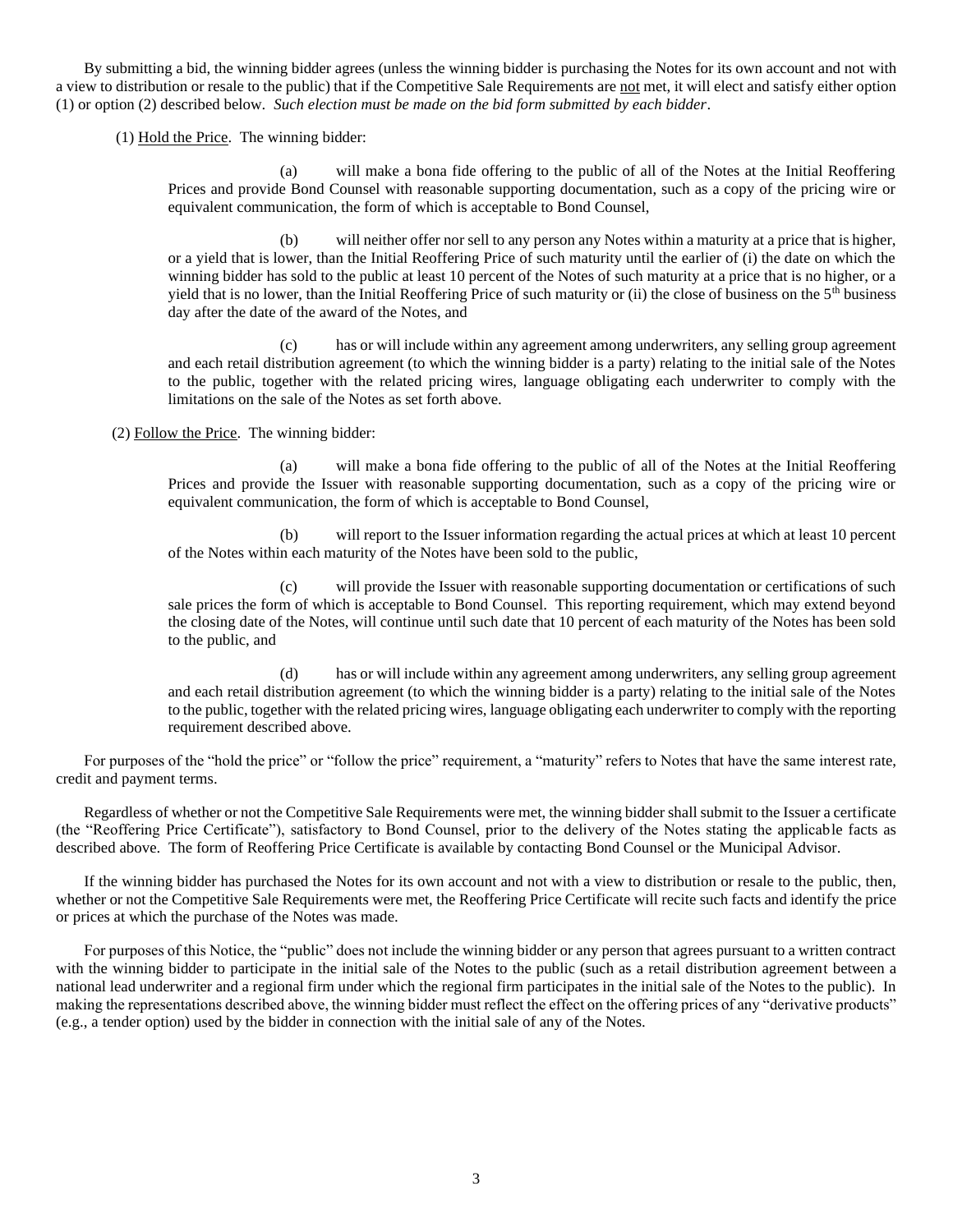## **THE NOTES**

The Notes will be valid and legally binding general obligations of the BOCES, and secured by the contracted liabilities of the component school districts of the BOCES. The BOCES has no taxing power.

#### **Form of the Notes**

Each purchaser shall have the option of having the Notes issued registered in the name of the purchaser or in the form of bookentry-only notes registered in the name of Cede & Co., as nominee for The Depository Trust Company (DTC). Paying agent fees, if any, are to be paid by the purchaser(s). Notes issued registered in the name of the purchaser will be issued in the denomination of \$5,000 each or multiples thereof, as may be designated by the purchaser(s).

If the Notes are issued in non-book-entry form, they will be issued as registered certificated obligations, in the name of the purchaser. Principal and interest on the Notes are payable at maturity in lawful money of the United States of America (Federal Funds). The purchaser(s) shall have the right to designate a bank or banks located and authorized to do business in the State of New York as the place or places for the payment of the principal and interest on the Notes. Any related bank fees, if any, are to be paid by the purchaser(s). A single note certificate will be issued for those Notes of an issue bearing the same rate of interest in the aggregate principal amount awarded to such purchaser at such interest rate.

If the purchaser(s) notifies Bond Counsel by 3:00 o'clock P.M., Prevailing Time on the date of sale, such Note may be issued in the form of a book-entry-only note, in a denomination corresponding to the principal amount of the Note bearing the rate of interest and CUSIP number. In the event that the purchaser(s) choose such DTC registered notes, as a condition to delivery of the Notes, the successful bidder(s) will be required to cause such note certificates to be (i) registered in the name of Cede & Co., as nominee of DTC and (ii) deposited with DTC to be held in trust until maturity. DTC is an automated depository for securities and clearinghouse for securities transactions, and will be responsible for establishing and maintaining a book-entry system for recording the ownership interests of its participants, which include certain banks, trust companies and securities dealers, and the transfers of the interests among its participants. The DTC participants will be responsible for establishing and maintaining records with respect to the Notes. Individual purchases of beneficial ownership interests in the Notes may only be made through book entries (without certificates issued by the BOCES) made on the books and records of DTC (or a successor depository) and its participants, in denominations of \$5,000 or integral multiples thereof. Principal of and interest on the Notes will be payable by the BOCES by wire transfer or in clearinghouse funds to DTC or its nominee as registered owner of the Notes. Transfer of principal and interest payments to participants of DTC will be the responsibility of DTC; transfer of principal and interest payments to beneficial owners by participants of DTC will be the responsibility of such participants and other nominees of beneficial owners. The BOCES will not be responsible or liable for payments by DTC to its participants or by DTC participants to beneficial owners or for maintaining, supervising or reviewing the records maintained by DTC, its participants or persons acting through such participants.

### **CUSIP Identification Numbers**

The Municipal Advisor intends to provide the purchaser(s) of the issue with CUSIP identification numbers as is discussed in the Official Statement, in compliance with MSRB Rule G-34, (a)(i) (A)-(H). As is further discussed in Rule G-34 the purchaser, as the "dealer who acquires" the issue, is responsible for the registration fee to the CUSIP Bureau for this service. It is anticipated that CUSIP identification numbers will be printed on the Notes. All expenses in relation to the printing of CUSIP numbers on the Notes will be paid for by the BOCES; provided, however, that the BOCES assumes no responsibility for any CUSIP Service Bureau charge or other charges that may be imposed for the assignment of such numbers.

#### **Ratings**

The Notes are not rated. Subject to the approval of the BOCES, the purchaser(s) of the Notes may have a rating completed after the sale at the expense of the purchaser(s), including any fees to be incurred by the BOCES. Such rating action may require a material event notification to be posted to EMMA.

### **Delivery Date and Place of Delivery**

The Notes will be delivered through the facilities of DTC located in Jersey City, New Jersey or as may be agreed with the purchaser(s) on or about July 14, 2022. The purchase price of the Notes, in accordance with each purchaser's(s') bid, shall be paid in Federal Funds or other funds available for immediate credit on the delivery date. The BOCES's Municipal Advisor shall provide the successful bidder with wire instructions relative to the payment of the purchase price of the Notes and the successful bidder shall be entitled to rely on such instructions.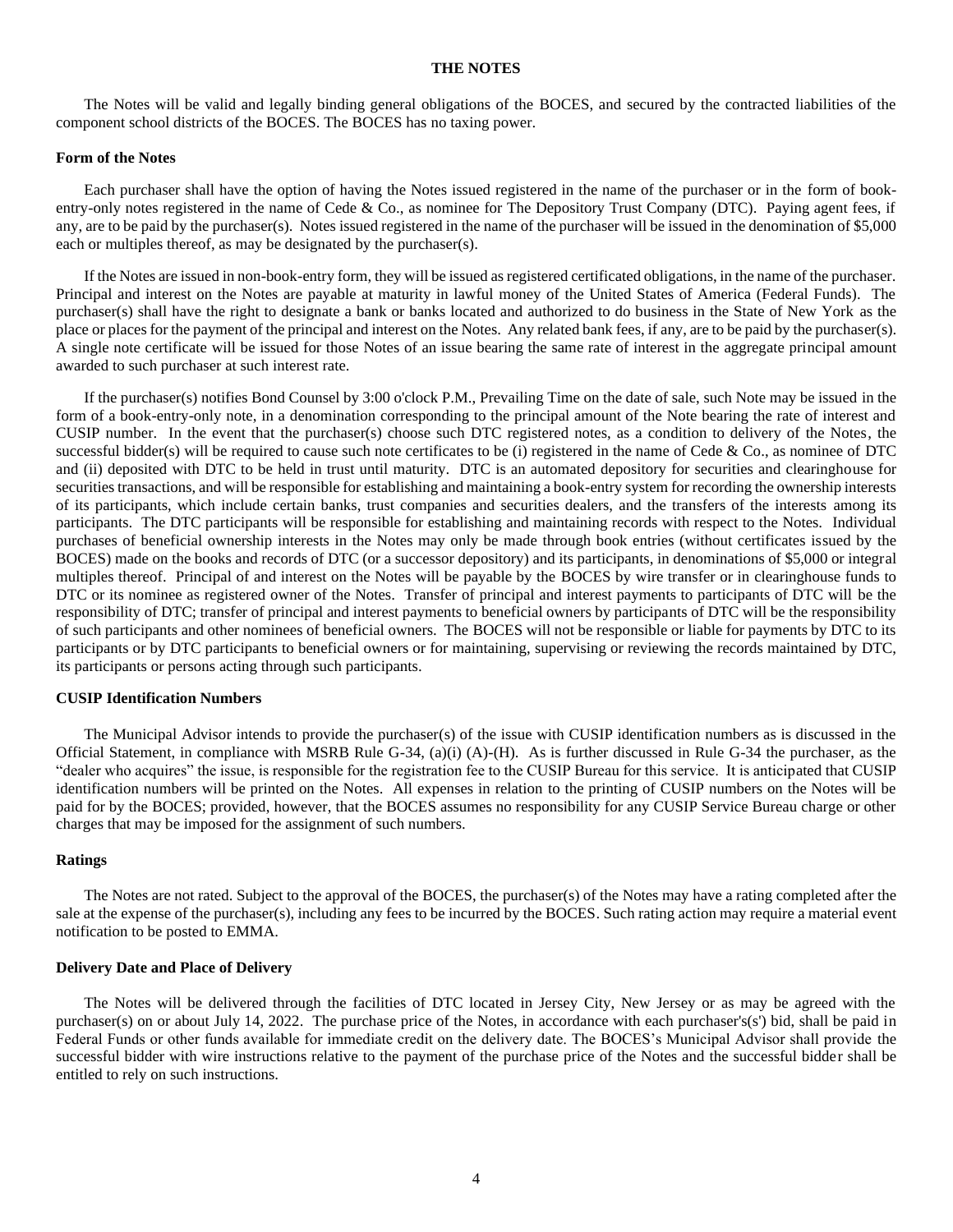## **Tax Exemption and Legal Opinion**

As a condition to each purchaser's obligation to accept delivery of and pay for the Notes the purchaser(s) will be furnished, without cost, the following, dated as of the date of the delivery and payment for the Notes: (i) a certificate of the President of the Board certifying that (a) as of the date of the Official Statement furnished by the BOCES in relation to said Notes (which Official Statement is deemed by the BOCES to be final for purposes of Securities and Exchange Commission Rule 15c2-12, as amended (the "Rule"), except for the omission therefrom of those items allowable under said Rule), said Official Statement did not contain any untrue statement of a material fact or omit to state a material fact necessary to make the statements therein, in the light of the circumstances under which they were made, not misleading, subject to the condition that while information in said Official Statement obtained from sources other than the BOCES is not guaranteed as to accuracy, completeness or fairness the President of the Board has no reason to believe and does not believe that such information is materially inaccurate, and (b) to the President of the Board's knowledge, since the date of said Official Statement, there have been no material transactions not in the ordinary course of affairs entered into by the BOCES and no material adverse changes in the general affairs of the BOCES or in its financial condition as shown in said Official Statement other than as disclosed in or contemplated by said Official Statement; (ii) a Closing Certificate constituting receipt for the note proceeds and a signature certificate, which will include a statement that no litigation is pending or, to the knowledge of the signers, threatened affecting the Notes; (iii) an arbitrage certificate containing, among other things, covenants with the owners of the Notes that the BOCES will (A) take all actions on its part necessary to cause interest on the Notes not to be includable in the gross income of the owners thereof for Federal income tax purposes, including without limitation, restricting, to the extent necessary, the yield on investments made with the proceeds of the Notes and investment earnings thereon, making required payments to the Federal Government, if any, with regard to both the Notes and any obligations refunded with proceeds of the Notes and maintaining books and records in a specified manner, where appropriate and (B) refrain from taking any action which would cause interest on the Notes to be includable in the gross income of the owners thereof for Federal income tax purposes, including, without limitation, refraining from spending the proceeds of the Notes and investment earnings thereon on certain specified purposes; (iv) a Certificate of the BOCES, executed by the President of the Board, stating that the BOCES has agreed, in accordance with the Rule, to provide or cause to be provided, timely notice of the occurrence of certain enumerated events with respect to the Notes; and (v) the approving legal opinion as to the validity of the Notes of **Bond, Schoeneck & King, PLLC, Bond Counsel, of Syracuse, New York**. Reference should be made to said Official Statement for a description of the scope of Bond Counsel's engagement in relation to the issuance of the Notes and the matters covered by such legal opinion. Furthermore, reference should be made to the information under the headings "LEGAL MATTERS" and "TAX MATTERS" in the Official Statement.

## **The BOCES will designate the Notes as "qualified tax-exempt obligations" pursuant to Section 265(b)(3) of the Code.**

Any party executing and delivering a bid for the Notes agrees, if its bid is accepted by the BOCES, to provide to the BOCES, in writing, within two business days after the date of such award, all information which said successful bidder(s) determines is necessary for it to comply with SEC Rule 15c2-12, including all necessary pricing and sale information, information with respect to the purchase of municipal bond insurance, if any, and underwriter identification. Within five business days following receipt by the BOCES thereof, the BOCES will furnish to the successful bidder(s), in reasonable quantities as requested by the successful bidder(s), copies of said Official Statement, updated as necessary, and supplemented to include said information. Failure by the successful bidder(s) to provide such information will prevent the BOCES from furnishing such Official Statement as described above. The BOCES shall not be responsible or liable in any manner for the successful bidder(s) determination of information necessary to comply with SEC Rule 15c2- 12 or the accuracy of any such information provided by the successful bidder(s) or for failure to furnish such Official Statements as described above which results from a failure by the successful bidder(s) to provide the aforementioned information within the time specified. Acceptance by the successful bidder(s) of such final Official Statements shall be conclusive evidence of the satisfactory completion of the obligations of the BOCES with respect to the preparation and delivery thereof.

## **Contact Information**

The BOCES's contact information is as follows: Michele Traynor, Assistant Superintendent for Business, 20104 New York State Route #3, Watertown, New York 13601-9509, Phone: (315) 779-7022, Fax: (315) 779-7009, Email: [mtraynor@boces.com.](mailto:mtraynor@boces.com)

Bond Counsel's contact information is as follows: Matthew N. Wells, Esq. of Bond, Schoeneck & King, PLLC, One Lincoln Center, 18th Floor, Syracuse, New York 13202-1355, Phone: (315) 218-8174, Fax: (315) 218-8100, Email: [mwells@bsk.com.](mailto:mwells@bsk.com)

Copies of the Notice of Sale relating to the Notes may be obtained upon request from the offices of Fiscal Advisors & Marketing, Inc., 250 South Clinton Street - Suite 502, Syracuse, New York 13202, Phone: (315) 752-0051. [www.fiscaladvisors.com.](http://www.fiscaladvisors.com/)

## **BOARD OF COOPERATIVE EDUCATIONAL SERVICES FOR FOR THE SOLE SUPERVISORY DISTRICT OF JEFFERSON, LEWIS, HAMILTON, HERKIMER AND ONEIDA COUNTIES**

**Dated: Watertown, New York PETER E. MONACO June 14, 2022 Board President**